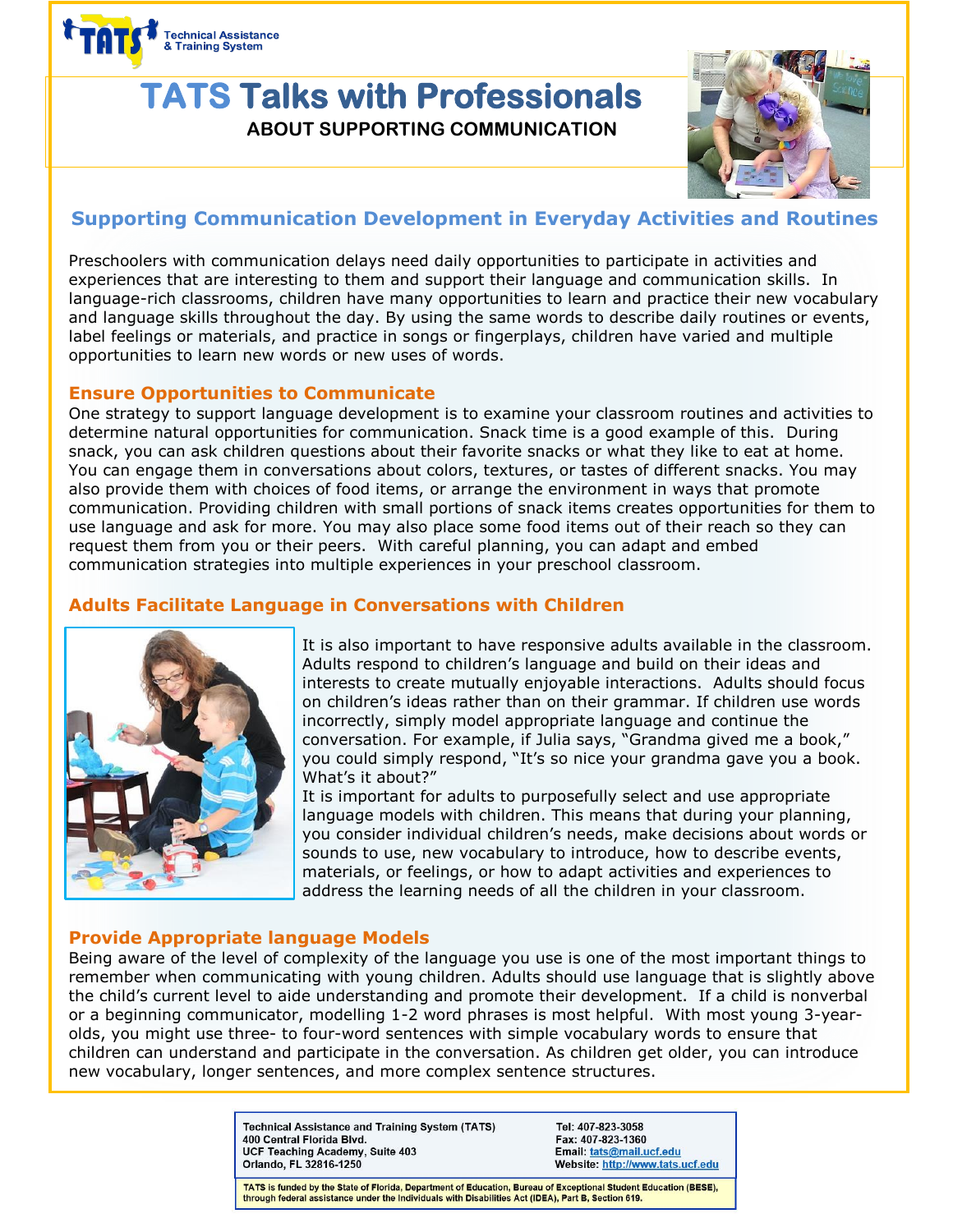#### **What to Do When Questions Are Too Hard**

When you ask a child a question and she doesn't respond, it's probably too difficult. Try one of these strategies to get the interaction going. (From: Read it Again – PreK! Laura Justice and Anita McGinty)

| <b>Scaffolding Strategies</b>                                                                                                                                     | <b>Examples</b>                                                                                                                     |
|-------------------------------------------------------------------------------------------------------------------------------------------------------------------|-------------------------------------------------------------------------------------------------------------------------------------|
| CORRECT ANSWER - provide children with the<br>correct answer to a task by providing an exact<br>model of the ideal response and encourage children<br>to imitate. | Teacher: Show me the mouth on the animal. This is the                                                                               |
|                                                                                                                                                                   | mouth. Angela, show me the mouth.                                                                                                   |
|                                                                                                                                                                   | Teacher: What rhymes with cat? Bat rhymes with cat.                                                                                 |
|                                                                                                                                                                   | Noah, tell me: "bat, cat".                                                                                                          |
| CO-PARTICIPATION provide children with the<br>correct answer by completion of the task with<br>another person - the teacher or a peer.                            | Teacher: This is the mouth on the animal. That's a new<br>vocabulary word. Haley, what is it? Let's all say it<br>together "mouth". |
|                                                                                                                                                                   | Teacher: Nicole, bat and cat rhyme. Let's say it together:<br>bat, cat.                                                             |
| PROVIDE 2 CHOICES - Reducing choices helps<br>children to complete a task by reducing the number<br>of possible answers, one of which is the correct<br>answer.   | Teacher: What is this part of the animal called? Is it the<br>teeth or the mouth?                                                   |
|                                                                                                                                                                   | Teacher: What rhymes with cat? Let's see - "cat and hill",<br>"cat and bat" - which two rhymed?                                     |







#### **Supporting Communication for All Children**

Some preschoolers in your class may have conditions that affect their language and communication development, including developmental delays, autism, neurological disorders, or vision, hearing, speech, or language impairments. Children with Individualized Education Programs (IEPs) have a specific plan with strategies to help them meet their personal goals, and may need changes or adaptations to daily routines, the classroom environment, and the curriculum.

When thinking about creating opportunities for responsive and engaging interactions with children, use different ways to communicate information.

Visuals like picture schedules or photos showing steps of making t heir snack provide children with a sense of predictability and provide opportunities for interactions with print.



For children with hearing impairments, you may need to adjust the speed or sound of your voice, speaking more clearly or at a slower pace, or use sign language to facilitate language. You should check for understanding often.

Children with visual impairments may use Braille, large print, or big books. Some children may require the use of assistive technology. This may include equipment such as manual communication boards, iPads, or communication devices that enable them to explore their surroundings and interact with others.

These practices allow early childhood educators to provide all children with the rich language exposure and opportunities children need to enhance their language and communication skills.